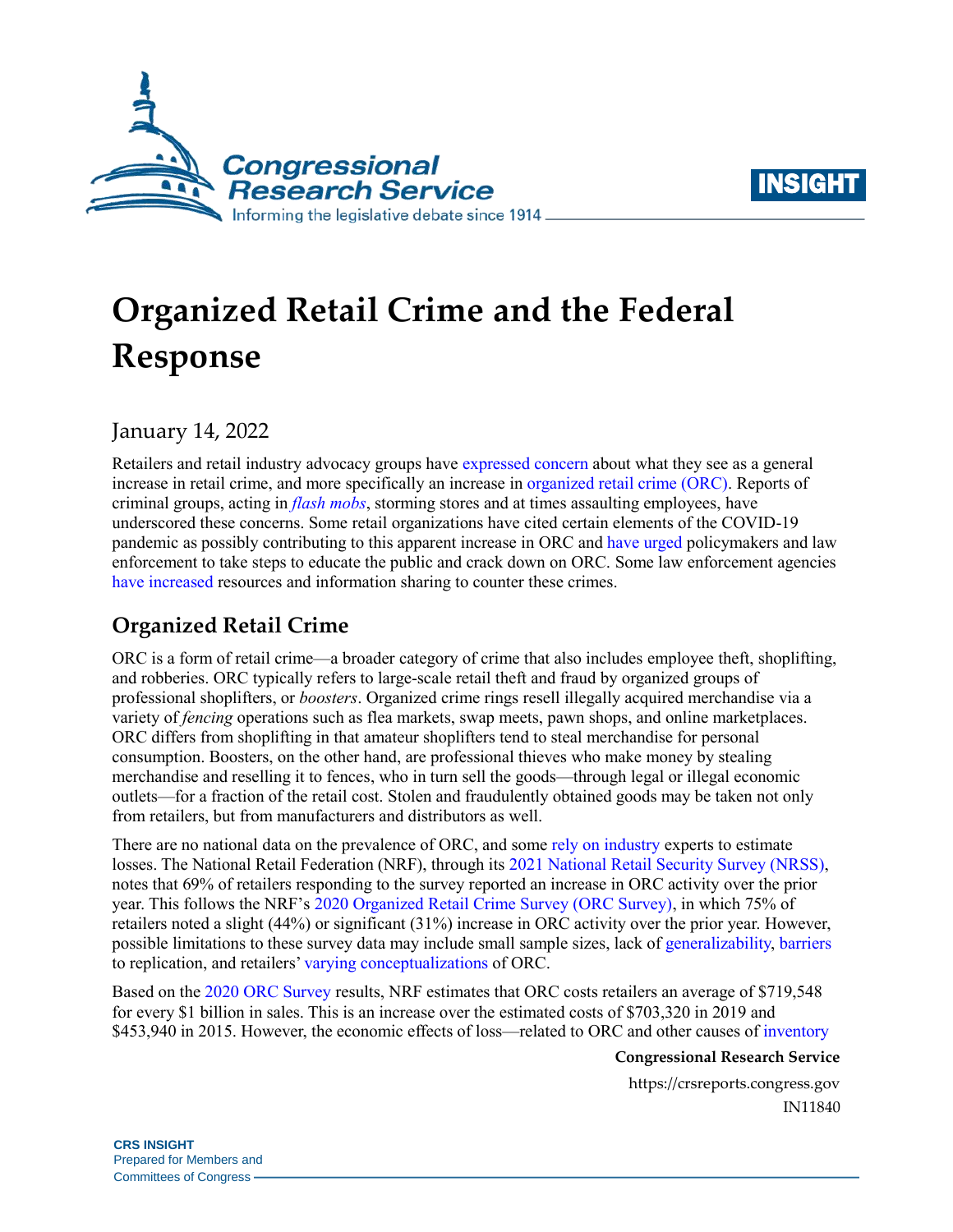[shrink—](https://losspreventionmedia.com/how-to-calculate-shrinkage-in-retail/)extend beyond those to retailers. Retailers who do not subsume these losses may pass them along to consumers in the form of higher prices on goods, and states lose the tax revenue that would otherwise be generated from the sale of these goods by legitimate retailers.

Some have questioned whether ORC tactics could be changing. For instance, 65% of respondents to the [2021 NRSS](https://cdn.nrf.com/sites/default/files/2021-08/2021%20National%20Retail%20Security%20Survey%20updated.pdf) reported that ORC gangs have been more aggressive. There have been [anecdotal](https://www.theguardian.com/us-news/2021/dec/17/explainer-california-mass-thefts-retail-policing) reports of smash-and-grab, or flash mob style thefts, where a large group of thieves storm a retail establishment, overwhelming any potential security in place. Some criminal justice researchers [have questioned](https://www.washingtonpost.com/business/2021/12/03/retail-theft-organized-crime/) whether this is a long-term trend in ORC or whether it may be short term, perhaps influenced by [incidents seen in](https://www.businessinsider.com/high-end-retailers-smash-and-grab-robberies-expert-imitation-2021-11)  [videos](https://www.businessinsider.com/high-end-retailers-smash-and-grab-robberies-expert-imitation-2021-11) circulated online.

#### **ORC and the COVID-19 Pandemic**

While many retailers surveyed by the NRF reported an increase in ORC in 2020 and 2021, it is unclear if these changes were influenced by the COVID-19 pandemic. Nonetheless, 57% of retailers responding to the [2021 NRSS](https://cdn.nrf.com/sites/default/files/2021-08/2021%20National%20Retail%20Security%20Survey%20updated.pdf) indicated that the pandemic increased the risk of ORC. For instance, the increase in *multichannel* sales—such as customers buying online and picking up goods in a store—can provide enhanced [opportunities](https://www.csoonline.com/article/3262977/why-ecommerce-fraud-needs-a-multichannel-response.html) for fraud by ORC groups and others. In addition, as more [people turned](https://www.politico.com/news/2021/11/18/covid-retail-e-commerce-environment-522786) to [online shopping,](https://www.census.gov/retail/index.html#ecommerce) [online marketplaces](https://www.npr.org/2021/12/07/1062016956/how-online-markets-may-be-contributing-to-organized-retail-crime) have become even more attractive venues for fencing stolen goods.

Some may question whether ORC gangs would increasingly target goods early in the distribution chain due to supply chain disruptions. While some suggest there has been [an increase](https://rilastagemedia.blob.core.windows.net/rila-web/rila.web/media/media/campaigns/buy%20safe%20america/fact%20sheets/the-impact-of-organized-crime-and-theft-in-the-united-states.pdf) in thefts from cargo containers and trucks, others [have not reported](https://cdn.nrf.com/sites/default/files/2021-08/2021%20National%20Retail%20Security%20Survey%20updated.pdf) a significant change.

#### **Policy Issues**

There is debate over the appropriate federal role in deterring ORC and sanctioning the actors involved in committing or facilitating these crimes.

**Criminalizing ORC.** Combating retail theft is primarily handled by state and local law enforcement under state criminal laws. States have often relied on felony theft statutes to investigate and prosecute ORC. Those, however, vary from state to state with respect to the monetary threshold constituting a felony theft and law enforcement's appetite to investigate them. Federal law enforcement such as the Federal Bureau of Investigation (FBI) engages directly [with retailers](https://www.rila.org/blog/2021/10/rila-fbi-collaborate-curb-organized-retail-crime) and with state and local law enforcement through task forces and ad hoc partnerships to investigate and prosecute ORC. Federal law does not criminalize theft itself, but it prohibits [related crimes](https://crsreports.congress.gov/product/pdf/R/R41118#_Toc10199925) such as transportation of stolen goods across state lines, sale or receipt of stolen goods, money laundering, and conspiracy. While some have [advocated](https://cdn.nrf.com/sites/default/files/2021-08/2021%20National%20Retail%20Security%20Survey%20updated.pdf) for a federal ORC law, [law enforcement has previously argued](https://www.govinfo.gov/content/pkg/CHRG-111hhrg53231/html/CHRG-111hhrg53231.htm) that existing tools are sufficient. Impediments to investigating and prosecuting these cases may come more from a lack of resources and competing priorities than from needing additional tools.

**Enhancing Awareness.** Policymakers may consider whether regulating certain marketplaces (online markets, in particular) to require such entities to increase information-sharing with retailers and law enforcement would strengthen investigations and prosecutions of ORC as well as decrease opportunities to fence stolen goods through legitimate online marketplaces. Several bills in Congress (e.g., [S. 936,](http://www.congress.gov/cgi-lis/bdquery/z?d117:S.936:) the Integrity, Notification, and Fairness in Online Retail Marketplaces for Consumers Act or INFORM Consumers Act, and companion bill [H.R. 5502\)](http://www.congress.gov/cgi-lis/bdquery/z?d117:H.R.5502:) would, among other things, require online marketplaces to collect, verify, and disclose certain information from high-volume sellers and to provide consumers with means to report suspicious activity. Some retailers and industry advocates [have supported](https://www.rila.org/focus-areas/public-policy/retailers-endorse-inform-consumers-act) the INFORM Consumers Act, while [some online marketplaces have favored](https://www.aboutamazon.com/news/policy-news-views/amazon-supports-the-u-s-house-version-of-the-inform-act) small business protections in the House version.